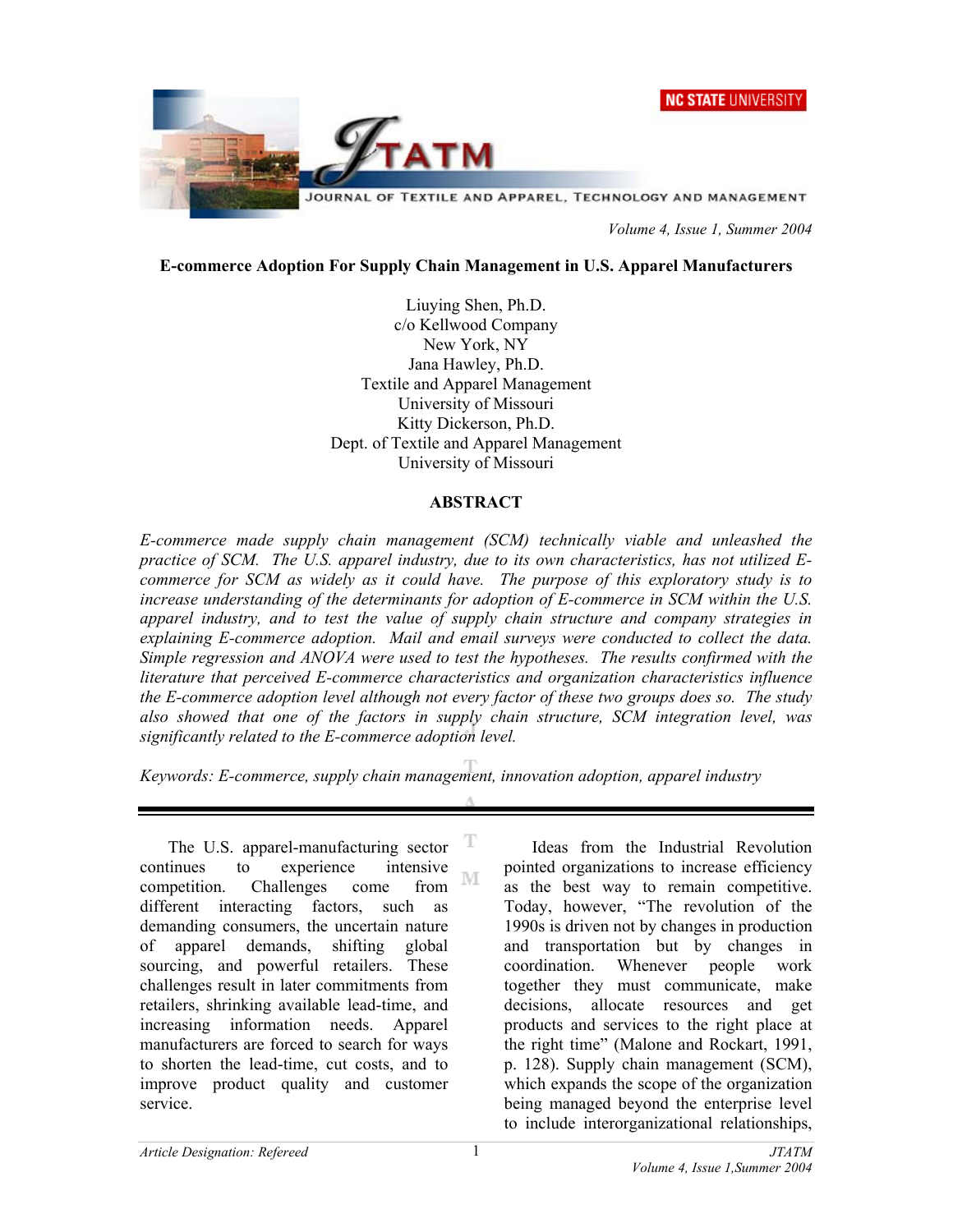is an example of this management idea in practice (Strader, Lin, & Shaw, 1999).

SCM is inherently information intensive. A successful SCM approach necessitates two important technological requirements for sharing information: (1) stable and secure electronic linkages between companies; and (2) an integrated, high-bandwidth environment to provide a host of SCM support services. Electronic commerce (E-commerce) technologies are well suited to cater to these demands and as such, they have an integral part to play in creating and facilitating new forms of SCM (Nambisan, 2000, p.198). Nothing appears to have had the same effect on SCM as Ecommerce, which resulted in changing the focus of SCM from engineering efficient manufacturing processes to the coordination of activities in the supply chain network through knowledge management (Tan, Shaw & Fulkerson, 2000). In other words, Ecommerce technically made the SCM viable and facilitated SCM use in different industries.

E-commerce is not a new concept. Some of the necessary technology and the idea of electronically exchanging information and conducting transactions were already there before this term was made popular. An example of the earlier commercial application of computer networks is Electronic Data Interchange (EDI). However, the reach of EDI systems is T limited, not only because of the demanding expertise needed and the high cost relative to the limited volume of the information T involved in small companies, but also because each EDI system was different due ΝE to the lack of standardization. Web technology overcomes the problem of system incompatibility by encapsulating enterprise systems as object components that are made accessible by standardized interfaces, and by defining a protocol for transmitting documents between these components. Recently the necessary investment needed for having an electronic linkage has decreased dramatically and Ecommerce continues to grow more popular. It is the trend of this E-commerce revolution, i.e., the diffusion of Internetbased E-commerce technology, particularly within SCM among U.S. apparel companies, that is the focus of this research.

SCM also applies to the textile and apparel industry, but they are magnified because of the nature of fashion products. SCM has been given much attention by the U.S. apparel industry. Consequently, Ecommerce technology, an integral part and enabler of SCM, has also become the focus of U.S. apparel companies' management.

While some organizations in the U.S. apparel industry have been taking huge steps toward building information links with their suppliers and customers to capitalize on the new approach toward organizing business processes, namely SCM, there are many issues that have arisen regarding the adoption of E-commerce within the SCM area that need to be investigated. For example, while the benefits of utilization of E-commerce for SCM are supported by many theories and empirical studies in other industries, and organizations involved with the U.S. apparel industry have worked hard to promote the idea of integrated and collaborated SCM with the help of Ecommerce technology, many U.S. apparel companies are still very hesitant about adopting this innovation. This study proposes to investigate the factors that influence the adoption of E-commerce for U.S. apparel companies in their SCM.

The purposes of this exploratory study are: (1) to build a foundation for understanding E-commerce diffusion among U.S. apparel companies, or to increase understanding of the determinants for adoption of E-commerce in SCM; (2) to contribute to the emerging literature of high technology innovation and new forms of SCM; and, (3) to test the value of supply chain characteristics and company strategies in explaining E-commerce adoption.

## **Theoretical Framework**

E-commerce and SCM have attracted attention from many researchers as two separate research areas, and very few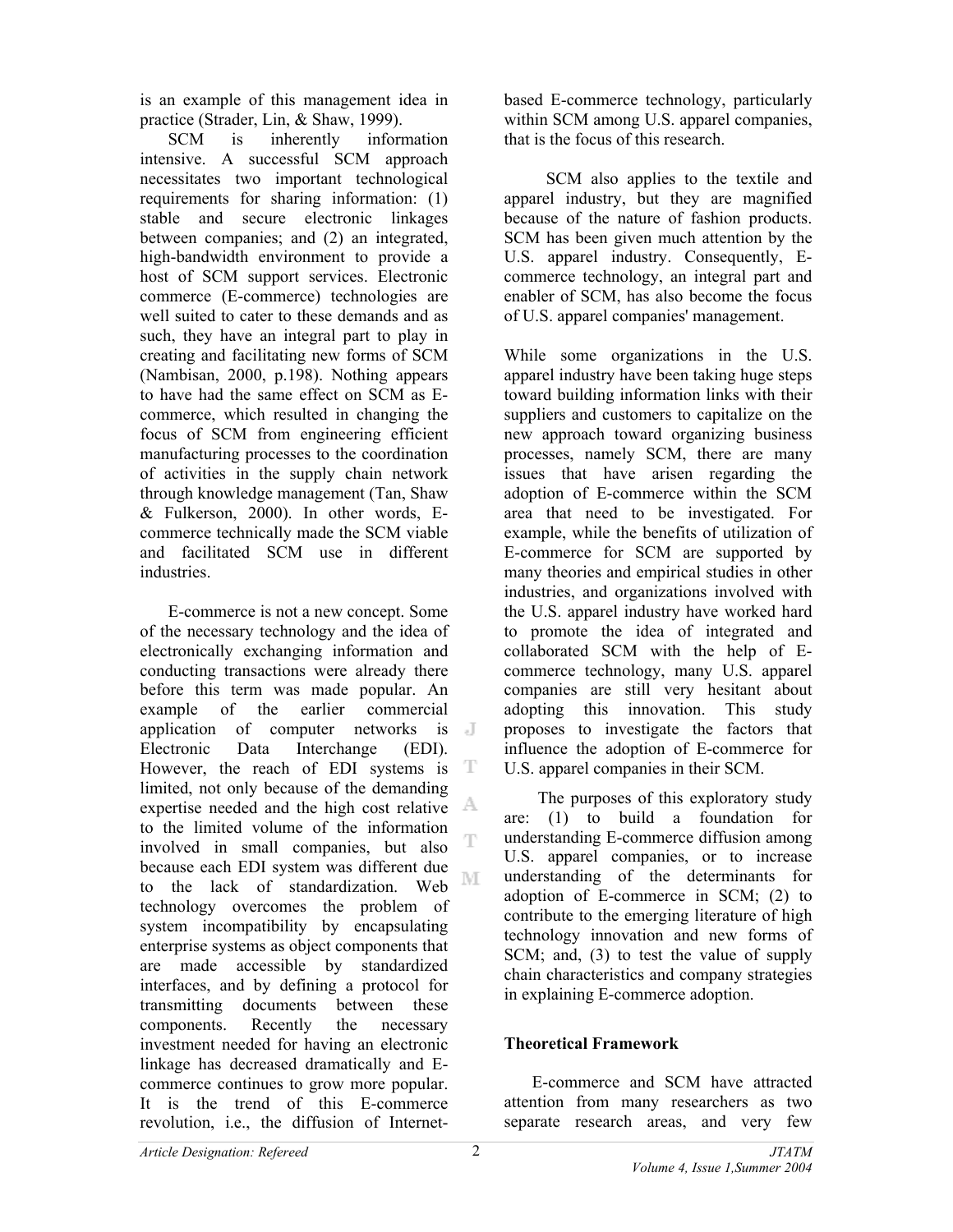researchers have combined them. As this paper will reveal, E-commerce and SCM are complementary in nature and need to be studied together. This study of E-commerce for SCM was based on the innovation diffusion theory.

Diffusion is the process by which an innovation is communicated through certain channels over time among the members of a social system (Rogers, 1995, p. 5). Adoption is a component of the diffusion process that refers to the evaluation of the results of a trial use of the innovation and a decision to continue using the innovation (Rogers, 1962). Diffusion theory is quite relevant to the adoption of a new innovation within the supply chain (Apaiwongse, 1991; Brown, Brown, and Craig, 1981), in this case, Ecommerce innovation.

Throughout the organization innovation literature, organization innovativeness and rate of adoption have been the two most studied dependent variables. Organization innovativeness, i.e., how innovative an organization is, was typically measured as a composite score, composed of the scores from ten to twenty innovations (Rogers, 1995, p. 378). Rate of adoption refers to the relative speed with which an innovation is adopted by members of a social system. It is generally measured as the number of individuals who adopt a new idea in a specific period (Rogers, 1995, p. 206). These two concepts are closely related to T each other---if organizations are more innovative, the rate of adoption of an  $A$ innovation will be higher. Although T organization innovativeness is an important concept, practically it is not very useful M because measures are dependent on each specific innovation--as proved by the low relationship between the measured qualities of the organization and the organization innovativeness. The concept of rate of adoption concerns the diffusion of certain innovations through the social system during a specific time period. It is a very important measure when comparing different innovations or different social systems regarding the adoption of the same innovation, but not when testing the value of the characteristics of a specific innovation

and other factors in explaining the adoption behavior of one group of organizations within the same social system.

Considering these two concepts does not serve the purpose of this study. Instead, a new concept, E-commerce adoption level, was developed as the dependent variable and defined as the average level of utilization of E-commerce solutions or applications in merchandising, sourcing, logistics, general resource management, and decision support areas. The adoption of E-commerce is similar to these two important innovation concepts in that they all concern the organization's adoption behavior. However, E-commerce adoption level is not concerned with how many U.S. apparel companies have adopted E-commerce innovation, nor is it concerned with whether a company is innovative in general (whether variable innovativeness could be measured is still in doubt). It is only concerned with how many different E-commerce tools a company is using, and to what extent each of these Ecommerce tools is used.

E-commerce adoption level developed in this study is a subjective one, which means nothing more than just a composite score that averages the utilization degrees for all the E-commerce tools included in this study. For U.S. apparel companies, how many E-commerce tools they need to adopt depends on companies' core business in addition to the four influential factor groups included in the E-commerce adoption conceptual model. For example, if a U.S apparel company is only involved in product development and marketing functions, this company probably will not need to adopt manufacturing planning and scheduling application. Hence, it is not necessary for a company to adopt all these E-commerce tools. Yet, the average composite score calculated in this study that represents the company's E-commerce adoption level is lower than it should be because the composite score needs to be averaged by all the E-commerce tools' utilization degree, including the ones that the company does not need and will not adopt.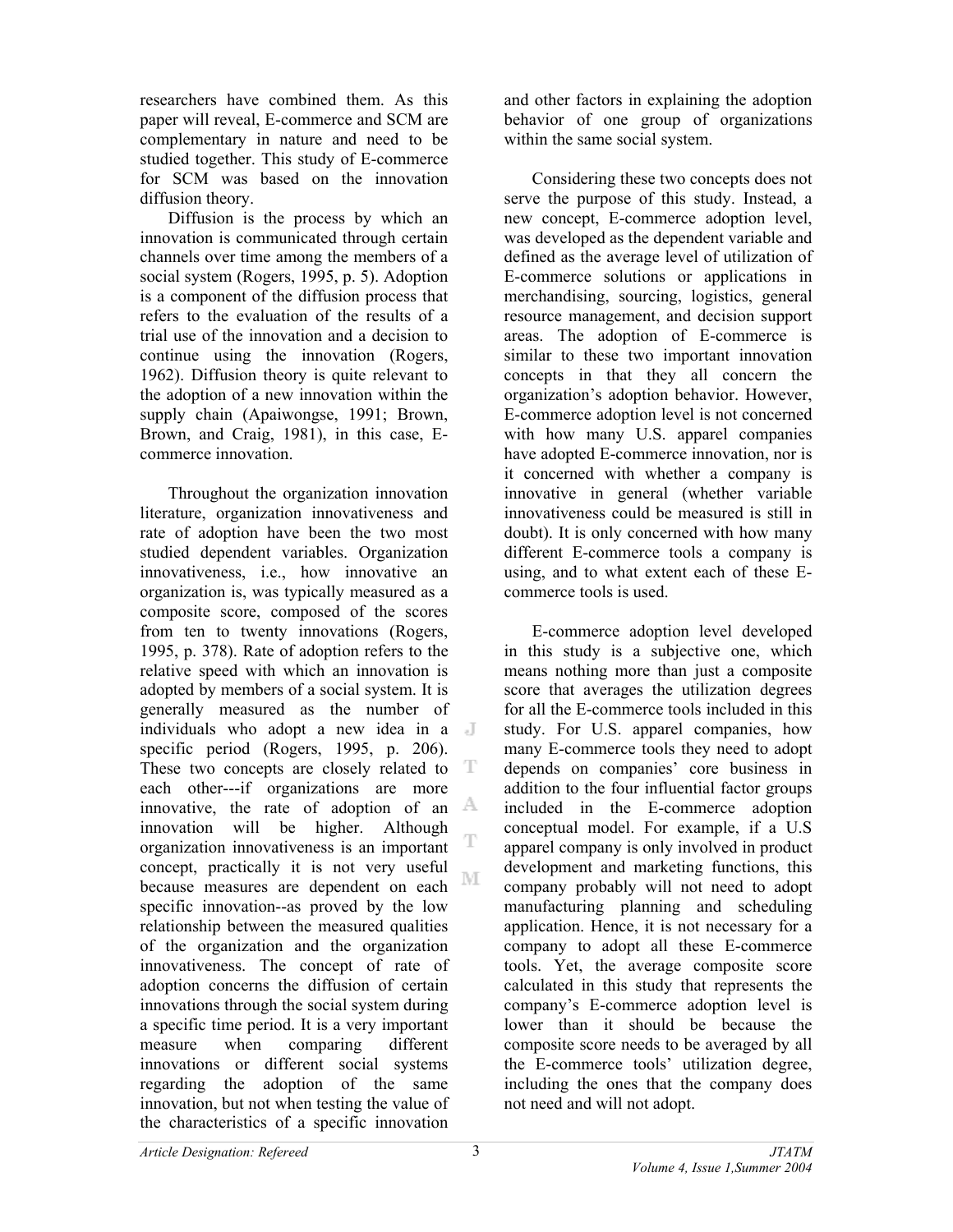There are various conceptual frameworks formulated to help understand innovation adoption. Even though none of these frameworks from literature was specifically designed to explain E-commerce adoption for SCM, they are the theoretical base when developing a conceptual framework for understanding E-commerce adoption level. Among these conceptual innovation adoption models, Sheth (1981) and Ram (1987) studied individual consumer innovation resistance and provided the basic understanding for individual consumer and organization innovation adoption. At the organization level, literature shows two general approaches to studying innovation, and one looks at the context of the innovation.

Slack resources and company size, are the two variables within organization context that have continued to receive attention in innovation adoption research. Company size has its intuitive relationship with slack resources. Due to the difficulty of measuring slack resources, only company size was used as an organization characteristic to develop the framework in this study. Technological context is quite relevant to adoption of E-Commerce for SCM. This study assumed that each firm faced the same external technology environment. The internal technological context was viewed as one of the key context factors in this study because it provided the necessary technological base for companies to be able to adopt Ecommerce. Both available infrastructure and general personnel expertise were used in the framework to describe this context. The third context group model, environmental context was also held constant in this study on the assumption that each U.S. apparel company faced the same kind of business environment (DePietro, Wiarda, Fleischer, 1990).

The distinctive differences of Ecommerce diffusion for SCM both from business and technological perspectives calls for its own model. Company strategies (primary competitive strategy and product strategy) and supply chain characteristics are the two new factor groups that this study brings into the E-commerce adoption model. Hence, the conceptual model of the determinants for E-commerce adoption level in SCM is developed as showed in Figure 1.



**Figure 1.** *Conceptual model of the determinants for E-commerce adoption level in SCM.*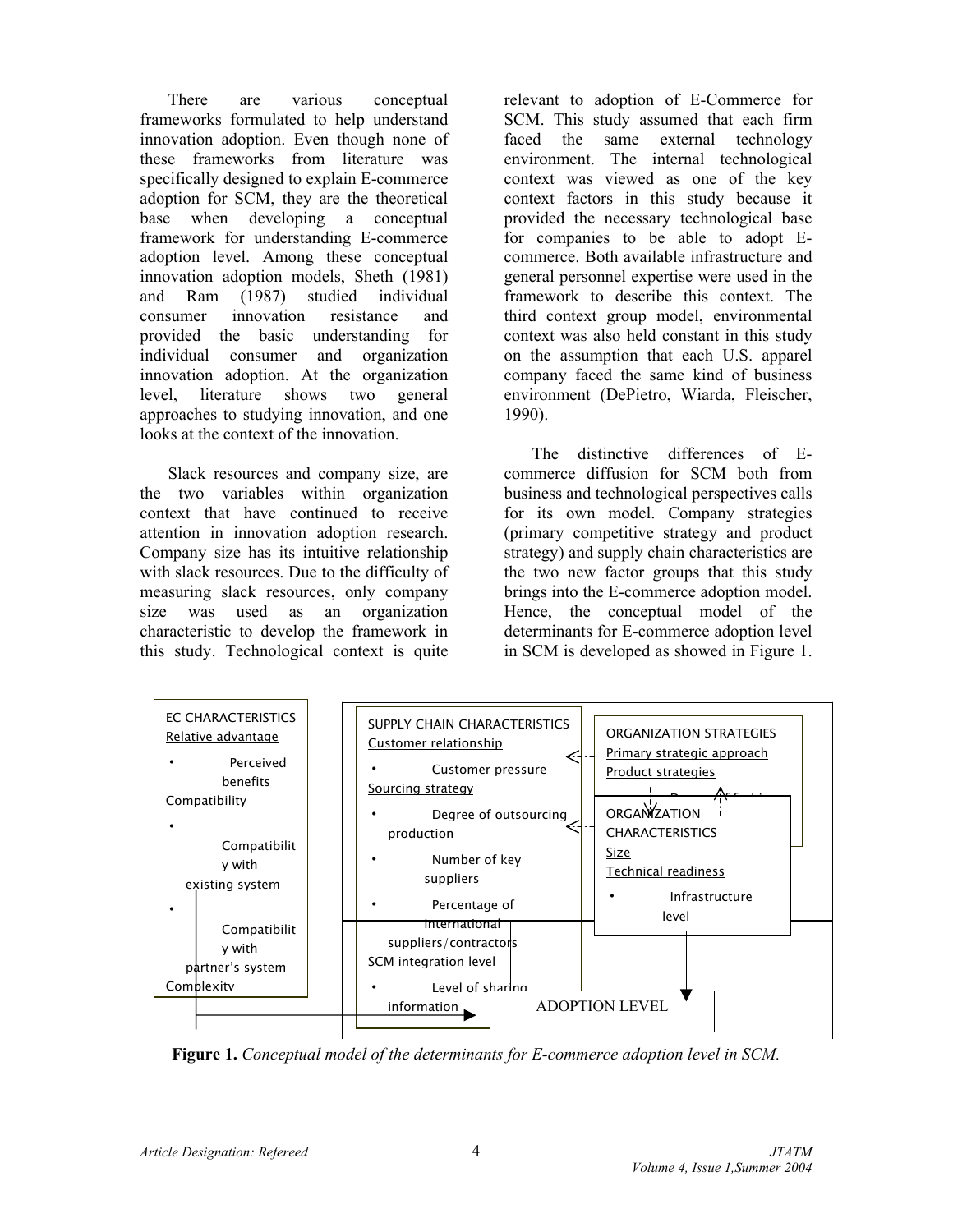### **Hypotheses**

Hypotheses for the study include:

 $H_1$ : A U.S. apparel company's overall adoption level of E-commerce for SCM is positively related to its size.

 $H_2$ : A U.S. apparel company's overall adoption level of E-commerce for SCM is positively related to its general expertise level.

 $H_3$ : A U.S. apparel company's overall adoption level of E-commerce for SCM is positively related to its infrastructure level.

H4a: A U.S. apparel company's overall adoption level of E-commerce for SCM is influenced by whether the company takes brand identity strategy.

H4b: A U.S. apparel company's overall adoption level of E-commerce for SCM is influenced by whether the company takes low cost strategy.

 $H_{4c}$ : A U.S. apparel company's overall adoption level of E-commerce for SCM is influenced by whether the company takes niche market strategy.

 $H_{4d}$ : A U.S. apparel company's overall adoption level of E-commerce for SCM is T influenced by whether the company takes high quality strategy.

 $H<sub>5</sub>$ . A U.S. apparel company's overall adoption level of E-commerce for SCM is  $\mathbb{N}$ positively related to the degree of fashionforwardness.

 $H_6$ : A U.S. apparel company's overall adoption level of E-commerce for SCM is positively related to the frequency of new product offerings.

H9: A U.S. apparel company's overall adoption level of E-commerce for SCM is positively related to the number of its key suppliers.

 $H_{10}$ : A U.S. apparel company's overall adoption level of E-commerce for SCM is positively related to the percentage of its international suppliers.

 $H_{11}$ : A U.S. apparel company's overall adoption level of E-commerce for SCM is positively related to the degree of information sharing with company's suppliers.

 $H_{12}$ : A U.S. apparel company's overall adoption level of E-commerce for SCM is positively related to the degree of information sharing with company's customers.

 $H_{13}$ : A U.S. apparel company's overall adoption level of E-commerce for SCM is positively related to the SCM coordination level.

 $H_{14}$ : A U.S. apparel company's overall adoption level of E-commerce for SCM is positively related to perceived relative advantage of E-commerce.

H<sub>15</sub>: A U.S. apparel company's overall adoption level of E-commerce for SCM is positively related to the perceived compatibility of E-commerce.

H<sub>16</sub>: A U.S. apparel company's overall adoption level of E-commerce for SCM is negatively related to the perceived complexity of E-commerce.

 $H_{17}$ : A U.S. apparel company's overall adoption level of E-commerce for SCM is negatively related to the perceived risk of Ecommerce.

 $H_{18}$ : A U.S. apparel company's overall adoption level of E-commerce for SCM is negatively related to the perceived cost of Ecommerce solutions.

## **Methodology**

This study used surveys to investigate how perceived E-commerce characteristics

J

A.

T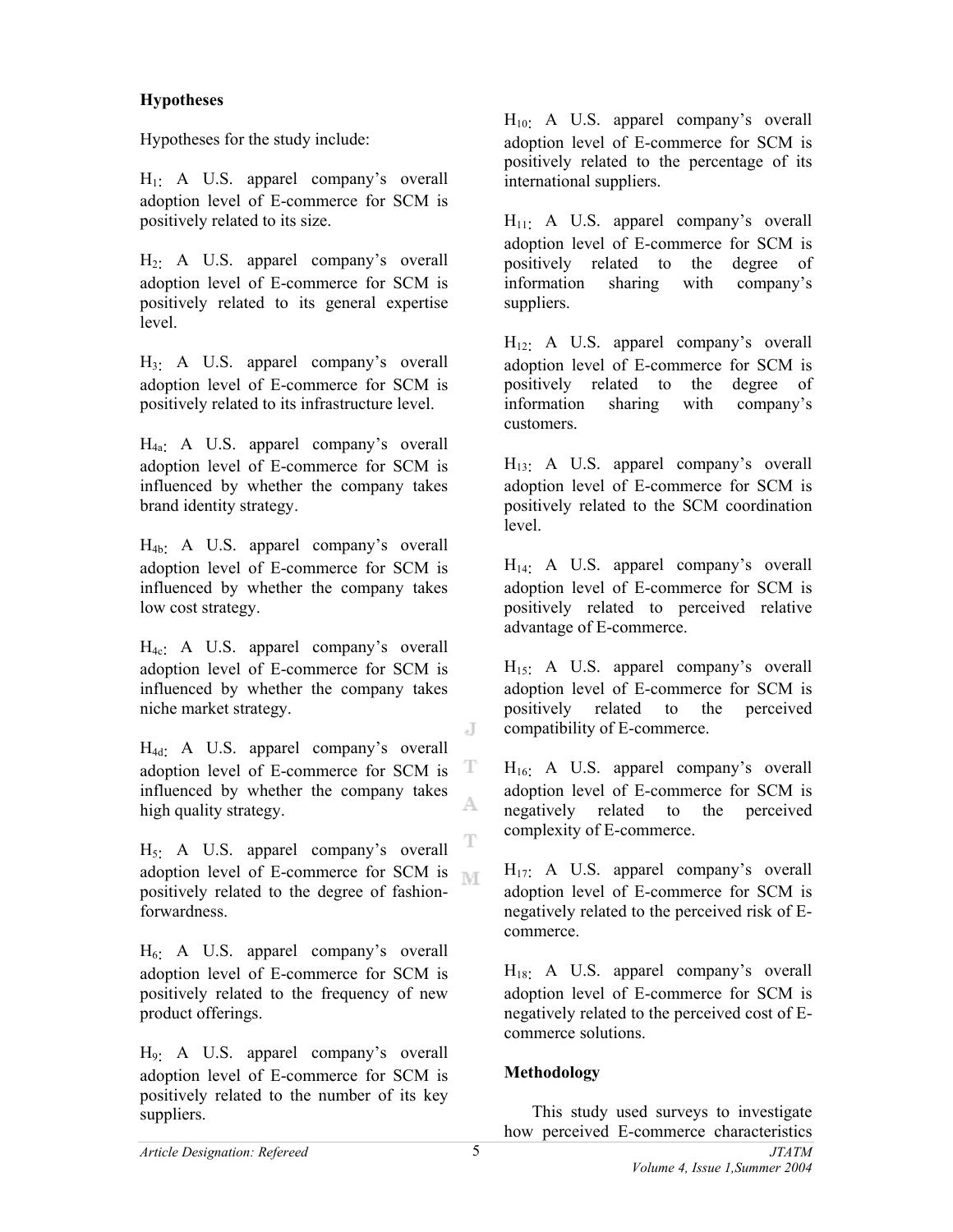and a company's strategies influence the Ecommerce diffusion within U.S. apparel companies. Because top management is assumed to have more knowledge about a company's various strategies and the decision-making process for adopting Ecommerce for SCM, the company's top executives, such as CEO or CIO, were targeted as research subjects.

Membership directories from the American Apparel & Footwear Association (AAFA) and *<a midwest apparel manufacturer's directory—revealed after the blind peer review is completed>* were used for the sampling frame. Even though most apparel companies in the U.S. are too small to be able to actually capitalize on the E-commerce technology, a company having 50 or more employees was considered sufficiently large to be included in the sample. In addition, since E-commerce adoption is a company-wide decision that is most likely made by the corporate office, only headquarters were selected when more than one location (branches) was listed for the same company. The first choice of respondent was the Chief Information Officer (CIO). If a company did not have a CIO listed, the CEO or Vice President of Manufacturing was selected. Survey instruction stated in the cover letter that the recipient might need to forward the questionnaire to a more appropriate person T within the company.

Two hundred and twenty-five  $\mathbb{A}$ questionnaires were mailed. Enclosed with T each questionnaire was an individualized cover letter, the informed consent form, and M a business reply envelope. In the cover letter, subjects were informed of the purpose and importance of the research project, a brief description of the content of the survey, and the approximate time needed to complete the survey. A summary of the study's findings was offered as an incentive for subjects to assist in this research project.

The initial mailing was followed two weeks later by a telephone reminder rather than another mailing of the survey package. As predicted, phone calls were effective in

getting responses because of the personal attention phone calls brought and the indication of the researcher's seriousness. Finally, email messages with attachments were sent to try to solicit any additional responses. A total of 46 questionnaires were completed and returned to the researcher by October 1, 2002, which resulted in a total response rate of 15.8 percent.

# **Hypothesis Testing**

Regression analysis was used to examine the effects of interest. Although the response size (n=46) is not desirable for a test of the full measurement model, which includes eighteen constructs consisting of seventy-four items, this study was an exploratory investigation toward the effects of supply chain characteristics and company strategies on the overall E-commerce adoption level. Most of the variables used formative multi-item scales. The composite reliability index (coefficient) for the only reflective scale for *customer pressure* was 0.76. This coefficient number exceeds the 0.70 threshold for acceptable reliability and indicates that the measure for *customer pressure* is internally consistent (e.g., Fornell & Larcker, 1981).

 The relationships between three of the company's characteristics, company size, personnel expertise and infrastructure level, and the overall level of E-commerce adoption were tested under H1, H2 and H3. As shown in Table 1, only one of the hypotheses, H2 was supported. In other words, only *general personnel expertise* showed significance in explaining Ecommerce adoption level ( $β=0.303$ ,  $t=2.111$ , p=0.04). It could be confirmed that company size was positively related to the overall Ecommerce adoption level if the chosen significance level was 0.1 rather than 0.05  $(\beta=0.264, t=1.817, p=0.076)$ . Hence, to some degree, H1 was supported. As stated in the literature review, company size has always had intuitive appeal as a variable with regard to innovation but has yet to be debated about its power of explanation in innovation research because of the contradictory factors this variable indirectly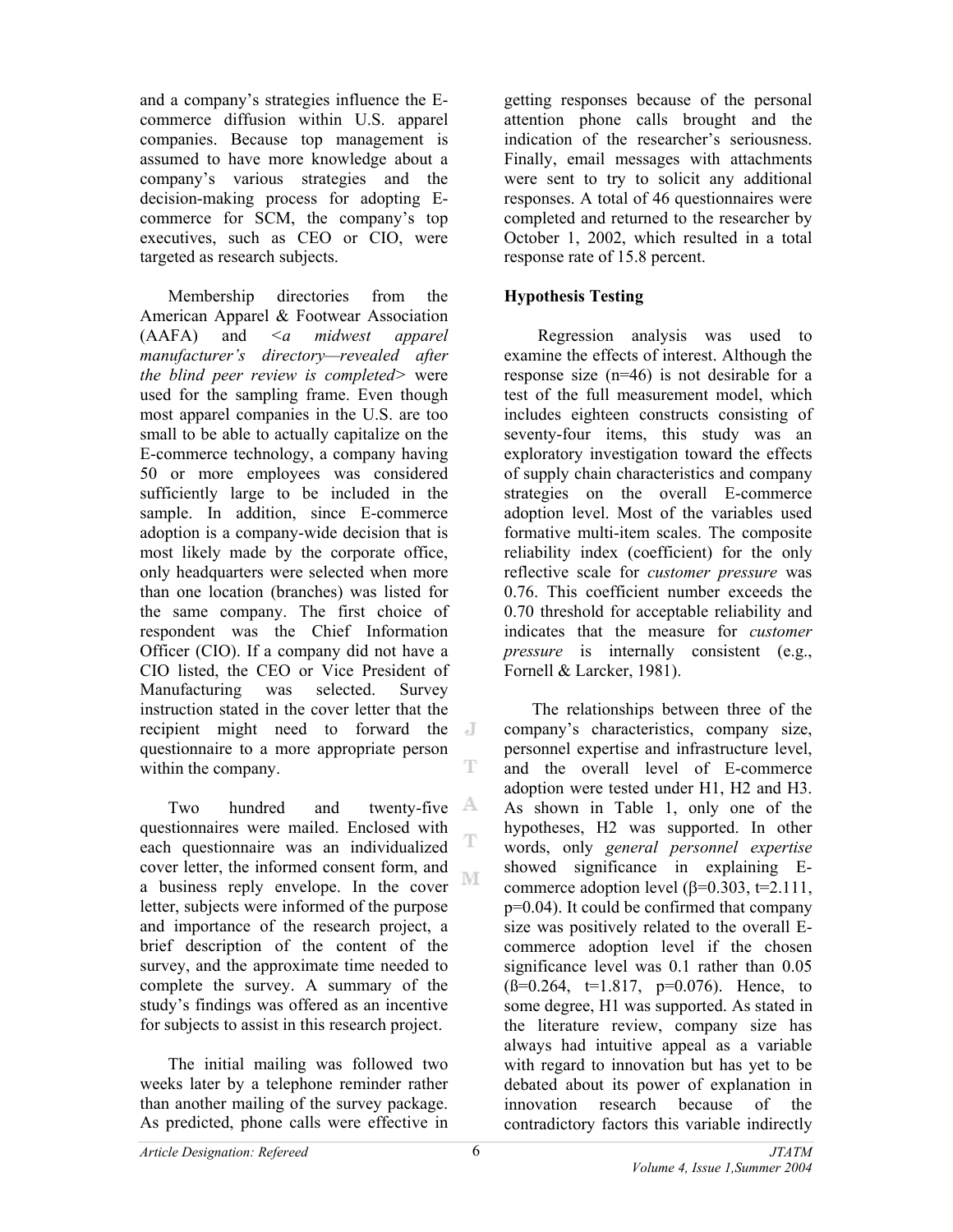represents. The reason that infrastructure level was not significantly related to the overall E-commerce adoption level was probably because computer and network infrastructure has been well developed since 1990s among industries, including the U.S. apparel industry, and therefore companies do not see it as a barrier to adopting Ecommerce for SCM.

| Table 1                                                                                    |
|--------------------------------------------------------------------------------------------|
| ANOVA Analysis of the Effects of Primary Strategy on the Overall E-commerce Adoption Level |

|                       | <b>Hypothesis</b><br><b>Number</b> |              | N  |       | <b>F-value</b> |       |
|-----------------------|------------------------------------|--------------|----|-------|----------------|-------|
| <b>Strategy</b>       |                                    | Category     |    | Mean  |                | Sig.  |
|                       |                                    | $\theta$     | 28 | 1.767 | 8.073          | 0.007 |
| <b>Brand Identity</b> | H <sub>4</sub> a                   | 1            | 18 | 2.222 |                |       |
|                       |                                    | $\mathbf{0}$ | 36 | 1.951 | 0.016          | 0.900 |
| Low Cost              | H4b                                | 1            | 10 | 1.925 |                |       |
|                       |                                    | $\theta$     | 32 | 1.976 | 0.315          | 0.578 |
| Niche Market          | H4c                                | 1            | 14 | 1.873 |                |       |
|                       |                                    | $\theta$     | 22 | 1.885 | 0.462          | 0.500 |
| <b>High Quality</b>   | H <sub>4</sub> d                   |              | 24 | 2.000 |                |       |

Each item of the answer for the question regarding companies' competitive primary strategies was treated as a dependent variable and one-way ANOVA analysis was performed to test whether using each primary strategy affects the overall Ecommerce. As Table 1 shows, only brand identity (H4a) was confirmed to have influence on companies' overall Ecommerce adoption level with F=8.073. A This study also proposed that product strategies, specifically the degree of fashion-T forwardness and the frequency of new

offerings, were related to the overall Ecommerce adoption level. The results presented in Table 2 show that both hypotheses 5 and 6 were rejected. This means that companies with low fashion products, or basic products might not adopt E-commerce tools for their SCM less than companies with high fashion products. It also shows that companies that offer fewer seasons for their products might use Ecommerce tools as much as or more than those that offer many seasons.

M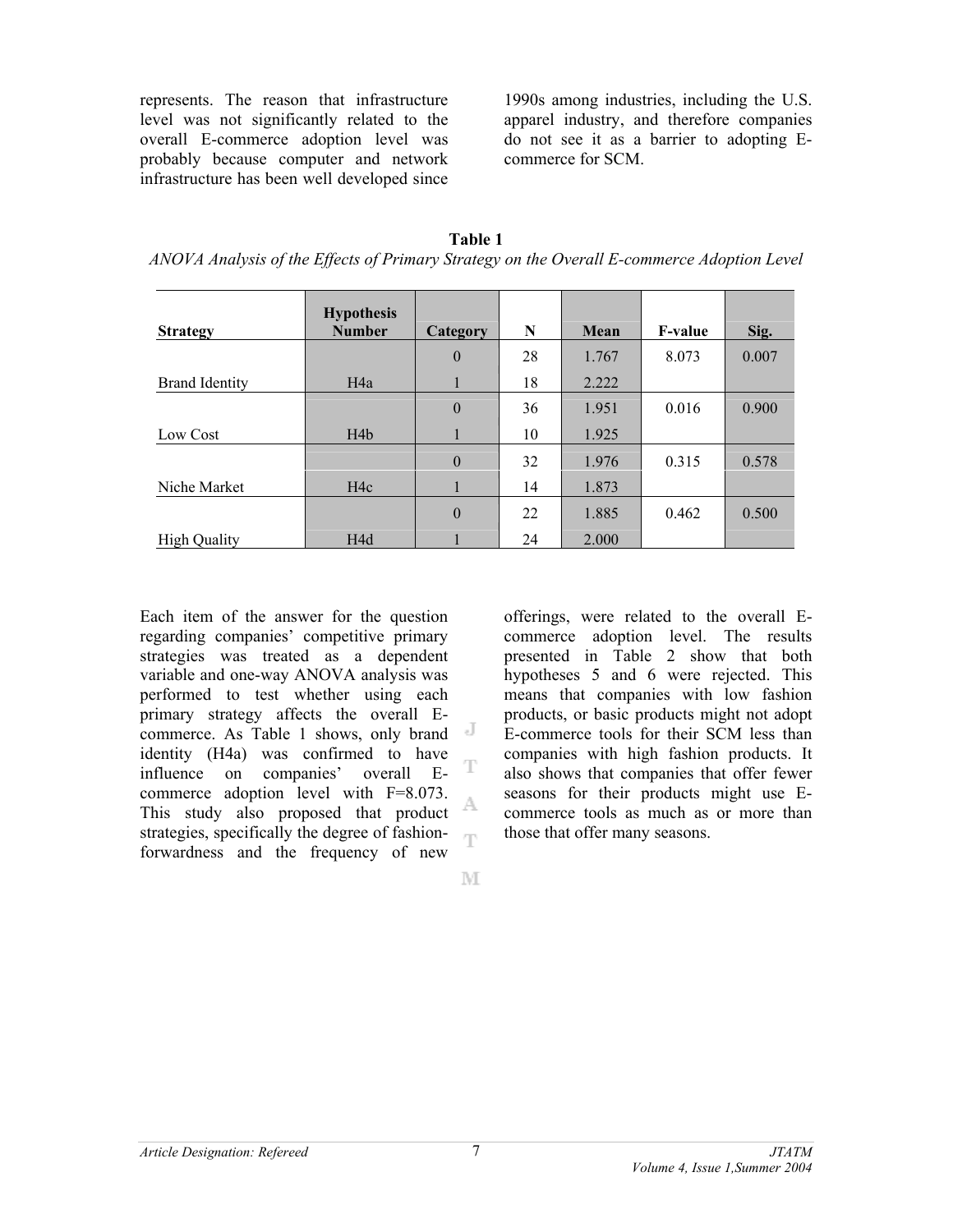|                                                 | <b>Hypothes</b><br>is | <b>Predicted</b> | Parameter           |          |         | $R -$         | <b>Adjusted R</b> |
|-------------------------------------------------|-----------------------|------------------|---------------------|----------|---------|---------------|-------------------|
| <b>Independent Variables</b>                    | <b>Number</b>         | sign             | <b>Estimate</b>     | t-value  | P-value | <b>Square</b> | <b>Square</b>     |
| Company Size                                    | H1                    | $+$              | 0.264               | 1.817    | 0.076   | 0.070         | 0.049             |
| Personnel Expertise                             | H2                    | $+$              | 0.303               | 2.111    | 0.040   | 0.092         | 0.071             |
| <b>Infrastructure Level</b>                     | H <sub>3</sub>        | $\! + \!\!\!\!$  | 0.049               | 0.322    | 0.749   | 0.002         | $-0.020$          |
| Degree of Fashion-<br>forwardness               | H <sub>5</sub>        |                  | 0.059               | 0.394    | 0.696   | 0.004         | $-0.019$          |
| Frequency of New<br>Product Offerings           | H <sub>6</sub>        | $+$              | 0.083               | 0.551    | 0.584   | 0.007         | $-0.016$          |
| <b>Customer Influence</b>                       | H7                    | $^{+}$           | $-0.002$            | $-0.011$ | 0.991   | 0.000         | $-0.023$          |
| Degree of Outsourcing                           | H <sub>8</sub>        | $\! + \!\!\!\!$  | 0.129               | 0.862    | 0.393   | 0.017         | $-0.006$          |
| Number of Key<br>Suppliers                      | H <sub>9</sub>        | $+$              | 0.091               | 0.604    | 0.549   | 0.008         | $-0.014$          |
| Percentage of<br><b>International Suppliers</b> | H10                   | $+$              | $-0.010$            | $-0.070$ | 0.946   | 0.000         | $-0.023$          |
| <b>Information Sharing</b><br>with Suppliers    | H11                   |                  | 0.303               | 2.106    | 0.041   | 0.092         | 0.071             |
| <b>Information Sharing</b><br>with Customers    | H12                   | $\! + \!$        | 0.251               | 1.722    | 0.092   | 0.063         | 0.042             |
| <b>SCM</b> Coordination<br>Degree               | H13                   | $\! + \!\!\!\!$  | J<br>0.485          | 3.678    | 0.001   | 0.235         | 0.218             |
| Relative Advantage                              | H14                   | $\! + \!\!\!\!$  | $\frac{1}{2}0.008$  | $-0.060$ | 0.956   | 0.000         | $-0.023$          |
| Compatibility                                   | H15                   | $\! + \!\!\!\!$  | $_{0.346}$          | 2.449    | 0.018   | 0.120         | 0.100             |
| Complexity                                      | H16                   | $\blacksquare$   | $-0.333$            | $-2.340$ | 0.024   | 0.111         | 0.091             |
| Perceived Risk                                  | H17                   |                  | $T_{0.006}$         | $-0.040$ | 0.967   | 0.000         | $-0.023$          |
| Cost                                            | H18                   |                  | $\mathbb{H}$ -0.275 | $-1.900$ | 0.065   | 0.076         | 0.055             |

**Table 2**  *Effects of Organization Characteristics, Product Strategy, Supply Chain Characteristics and, Ecommerce Characteristics on the Overall E-commerce Adoption Level*

*Article Designation: Refereed JTATM*  Several supply chain characteristics were tested about the relationships between a company's supply chain structure and its overall E-commerce adoption level, including the relationship between a U.S. apparel company and its customer (customer influence, H7), company's sourcing strategies (outsourcing degree, H8; number of significant suppliers, H9; percentage of international suppliers, H10), and a

company's SCM integration level (degree of information sharing with suppliers, H11; degree of information sharing with customers, H12; SCM coordination degree, H13). As Table 2 shows, among these seven hypotheses, H11 and H13 were supported. Degree of information sharing between a company and its suppliers was confirmed as positively related to the overall E-commerce adoption level (β=0.303, t=2.106, p=0.041),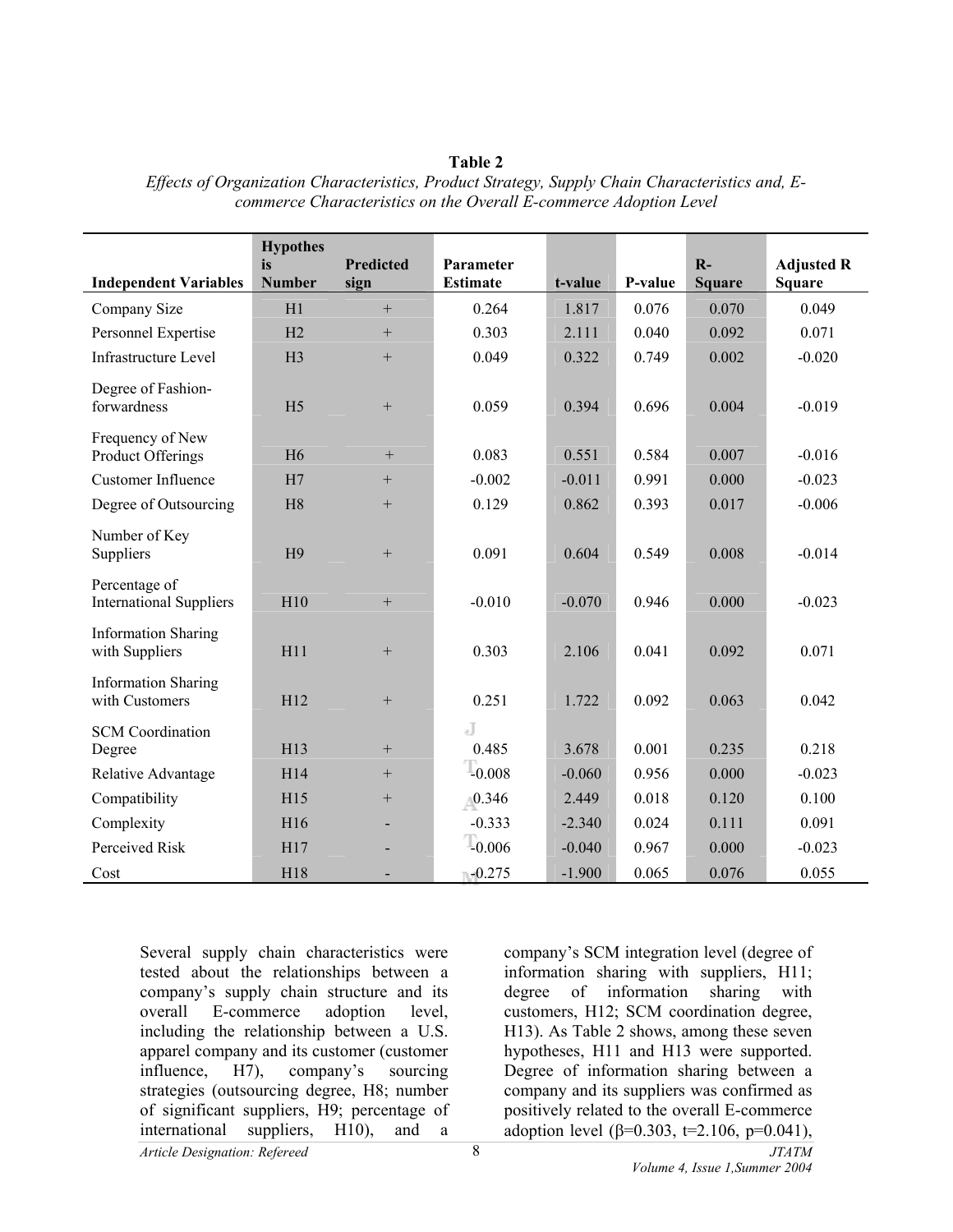and SCM coordination degree (β=0.485,  $t=3.678$ ,  $p=0.001$ ) showed a significant and positive relationship with the overall Ecommerce adoption level. Customer influence was not supported as an influential factor in overall E-commerce adoption, probably because very few customers are large and significant enough to influence companies' E-commerce adoption decisionmaking. As proposed, the SCM integration level was an important factor in explaining E-commerce adoption, except for one of the variables, the degree of information sharing between a company and its customers, which did not show statistical significance.

 Five hypotheses were used to test the relationships between five perceived characteristics (i.e., *relative advantage*, *compatibility*, *complexity*, *risk and cost*) of E-commerce tools and the overall Ecommerce adoption level. H14 and H17 were rejected. H15 and H16 were confirmed at 0.05 significance level--both perceived compatibility and complexity of using Ecommerce tools showed significant relationships with the company's overall Ecommerce adoption level. While compatibility is positively related to the overall E-commerce adoption level  $(\beta=0.346; t=2.449; p=0.018),$  the relationship between complexity and overall E-commerce adoption is negative  $(\beta = .333; \cdot \cdot \cdot)$  $t=-2.342$ ;  $p=0.024$ ). The relationship between perceived cost and the overall Ecommerce adoption level (H18) was A confirmed at 0.10 significance level. One of the issues that needs to be considered in Ŧ explaining this relationship between perceived cost and the E-commerce adoption level is that there is high correlation between perceived cost and compatibility (-0.33), and between perceived cost and complexity (0.45). How these correlations affect the relationship between perceived cost and E-commerce adoption level needs to be investigated in the future research.

 The hypothesis about perceived relative advantage (H14) was not confirmed, which might be because relative advantages were not significant enough to increase the

adoption level at the time the survey was taken, or because an aggregate measure might not provide a meaningful interpretation of the perceived relative advantage of using E-commerce for a particular company. Some benefits might be important to one company; they might not be to the other. In this case, composite score for the relative advantage, weighted by the importance rating, would probably provide a more accurate indicator of the relative advantage to the companies. The hypothesis regarding the perceived risk (H17) and the overall E-commerce adoption level was not supported indicating that risk was not an issue in adopting E-commerce tools.

#### **Implications and Discussion**

This study offers several theoretical implications. Results suggested that organization characteristics and innovation characteristics, in this case Internet-based Ecommerce characteristics, are successful in explaining the E-commerce adoption level for SCM among U.S. apparel companies. Findings not only offered empirical evidence to confirm the validity of innovation adoption theory, but also contributed to the growing literature on high technology innovation adoption. The fact that SCM strategies, especially SCM integration level, showed significant relationships with the overall E-commerce adoption level confirmed the importance of a company's strategies as influential factors. Recommends are that at each specific time for each specific high technology innovation adoption, the innovation adoption model needs to be adapted. Five characteristics were accepted in the E-commerce adoption framework, among these five characteristics, only *compatibility* and *complexity* were found to be significantly related to overall E-commerce adoption level, and *cost* was found to be significantly related to the overall E-commerce adoption level at the significance level of 0.1. These findings do not necessarily mean that Internet-based Ecommerce does not have enough relative advantages for companies to adopt; it only suggests that the E-commerce adoption level was not affected by E-commerce's relative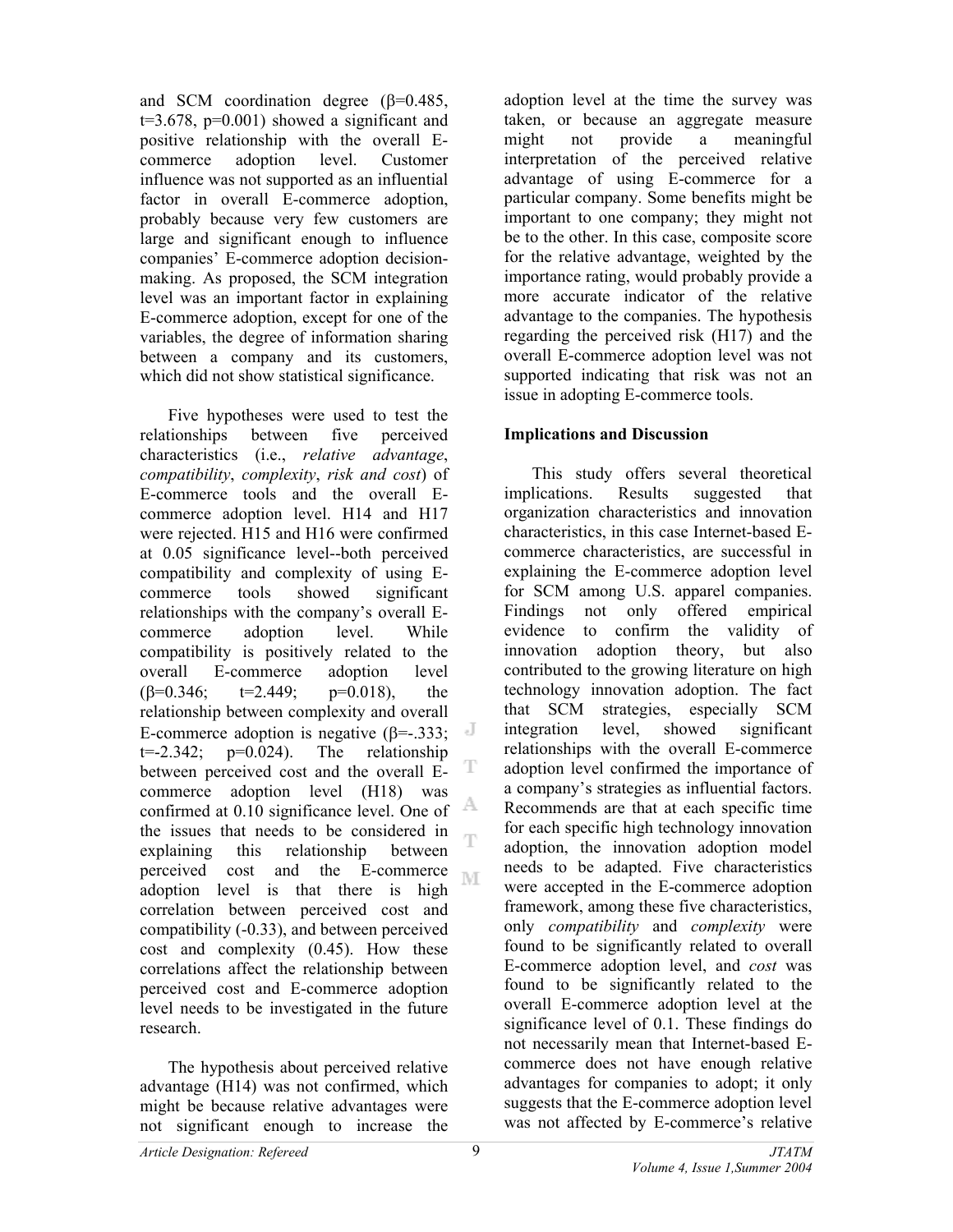advantage at the specific time period when this research was conducted.

Several limitations need to be considered. First, E-commerce as an innovation evolves through different stages of its life cycle. At different stages, the perceptions of E-commerce characteristics change. Measuring the perceived characteristics of innovation cross-sectionals at one point in time provides only a partial picture of the relationship of such characteristics to an innovation's rate of adoption (Rogers, 1995, p.213). This study was conducted at a fixed point in time and only provides a snapshot of E-commerce adoption. It is a study conducted within the U.S. apparel industry, so the results should not be applied to other industries or countries. Secondly, the sample for this study was selected partly on convenience, so the findings can not be generalized without caution. Thirdly, a summary of the product categories that the surveyed companies conduct their business in showed that the biggest category is work wear, protective wear and military clothing, which accounts for 20 percent of the respondents. This percentage very likely does not represent the whole U.S. apparel industry. Fourthly, due to limited resources, even after repetitive attempts to get subjects to complete the questionnaires, the total number of **J** responses is not satisfactory. The small amount of completed questionnaires T prevented a more comprehensive statistical analysis and precluded some in-depth findings. Fifthly, limitation comes from the T methodology involved in questionnaire development. The questionnaire was M developed based on the theories and existing related instruments. It was pre-tested, but no interviews or other means were used to solicit the measurement items before the pretest. The sixth limitation arises from the differences among actual respondents. Different groups might perceive the same innovation in different ways. The questionnaire was designed to target a company's upper management in an attempt to keep the respondents at a similar level in terms of hierarchy, seniority, experience, and unit affiliations (Kossek, 1989).

However, in reality, some questionnaires may have been answered by employees at completely different management levels, which might cause the data received to be non-comparable.

While innovation study has a history since the 1940's, the study of E-commerce for SCM innovation is new. The proposed E-commerce for SCM adoption model was exploratory, which leaves much room for further study. For example, the influences of specific key players carried out by members of the organization have been studied widely and proved to be significant in explaining the innovation adoption process. Although previous research showed that the impact of the key players mainly lies in the adoption decision-making process, it is also obvious that they will assume the important responsibilities throughout the adoption process, including the adoption assimilation process. Future research needs to study how these significant key players impact the diffusion of E-commerce, and put the user at a more important place in the adoption process by asking their perceptions about Ecommerce innovation characteristics and other related issues. The present paper only discussed E-commerce adoption as it happened at a very specific time within a very specific external environment and at an early stage of diffusion. The adopters were most likely to be the early adopters if not first adopters. With this in mind, a time series analysis is needed to trace the changes in perceived E-commerce characteristics and supply chain structure as well as to provide comparable results so that a more comprehensive understanding of Ecommerce adoption emerges.

## **Conclusion**

This study proposed an E-commerce adoption model based on innovation adoption literature with four influential factor groups, *organization characteristics*, *company primary strategy* and *product strategy*, *supply chain structure* and *perceived E-commerce characteristics*. The hypotheses were tested within the U.S. apparel industry. The results confirmed the